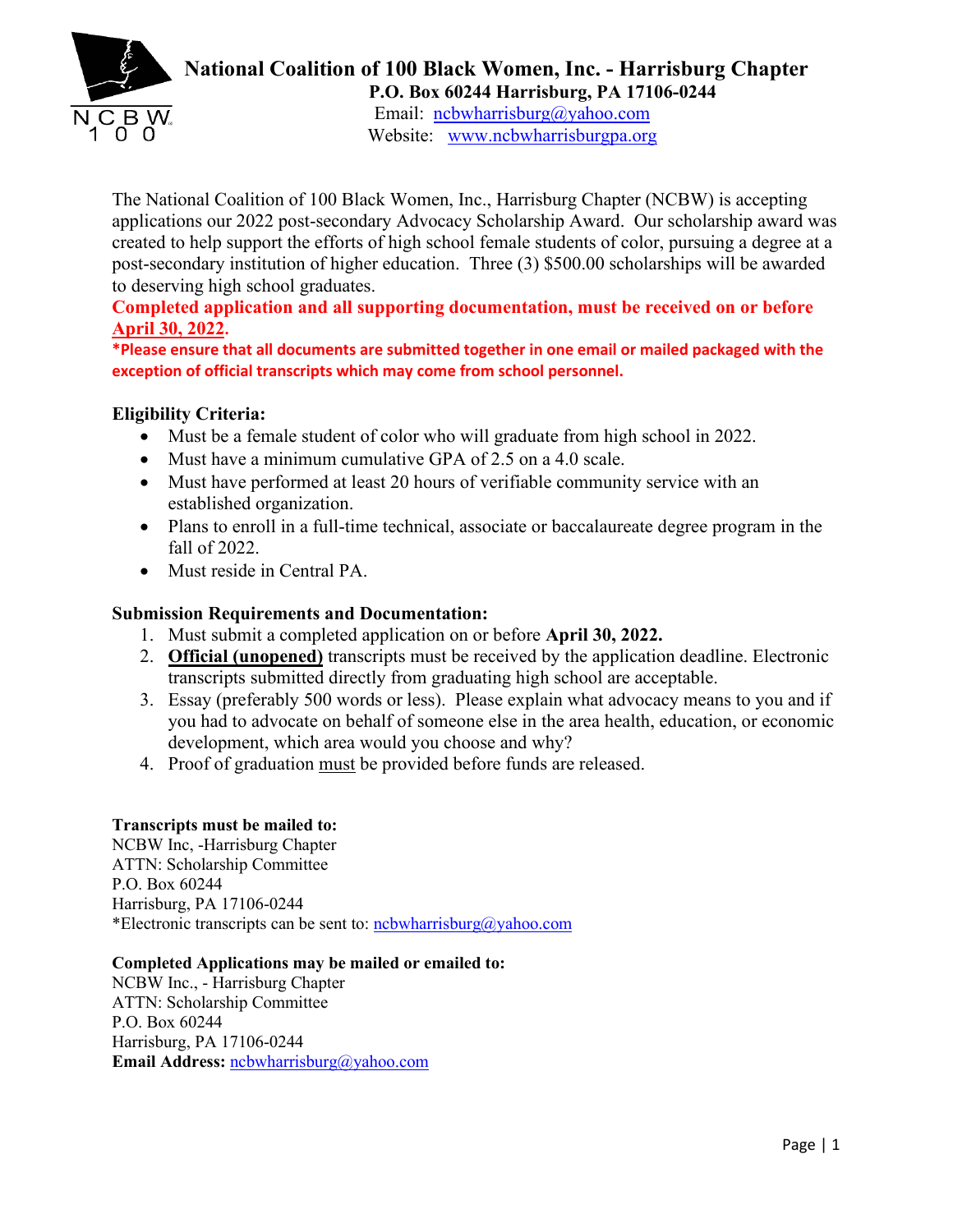| $\overline{\mathsf{N}}$ C B W. | P.O. Box 60244 Harrisburg, PA 17106-0244<br>Email: ncbwharrisburg@yahoo.com<br>Website: www.ncbwharrisburgpa.org |  |
|--------------------------------|------------------------------------------------------------------------------------------------------------------|--|
|                                | <b>APPLICATION INFORMATION</b>                                                                                   |  |
|                                |                                                                                                                  |  |
|                                |                                                                                                                  |  |
|                                |                                                                                                                  |  |
|                                |                                                                                                                  |  |
|                                |                                                                                                                  |  |
|                                |                                                                                                                  |  |
|                                |                                                                                                                  |  |
|                                | <b>HIGH SCHOOL INFORMATION</b>                                                                                   |  |

Highest SAT Score: \_\_\_\_\_\_\_\_\_\_\_\_ Highest ACT Score: \_\_\_\_\_\_\_\_\_\_\_\_

# **COLLEGE INFORMATION (if known)**

College/University you plan to attend: \_\_\_\_\_\_\_\_\_\_\_\_\_\_\_\_\_\_\_\_\_\_\_\_\_\_\_\_\_\_\_\_\_\_\_\_\_\_\_\_\_\_\_\_\_\_

Field of Interest/Major: \_\_\_\_\_\_\_\_\_\_\_\_\_\_\_\_\_\_\_\_\_\_\_\_\_\_\_\_\_\_\_\_\_\_\_\_\_\_\_\_\_\_\_\_\_\_\_\_\_\_\_\_\_\_\_\_\_\_

Have you applied: \_\_\_\_\_\_\_\_\_\_\_\_\_\_\_\_\_\_

Have you been accepted: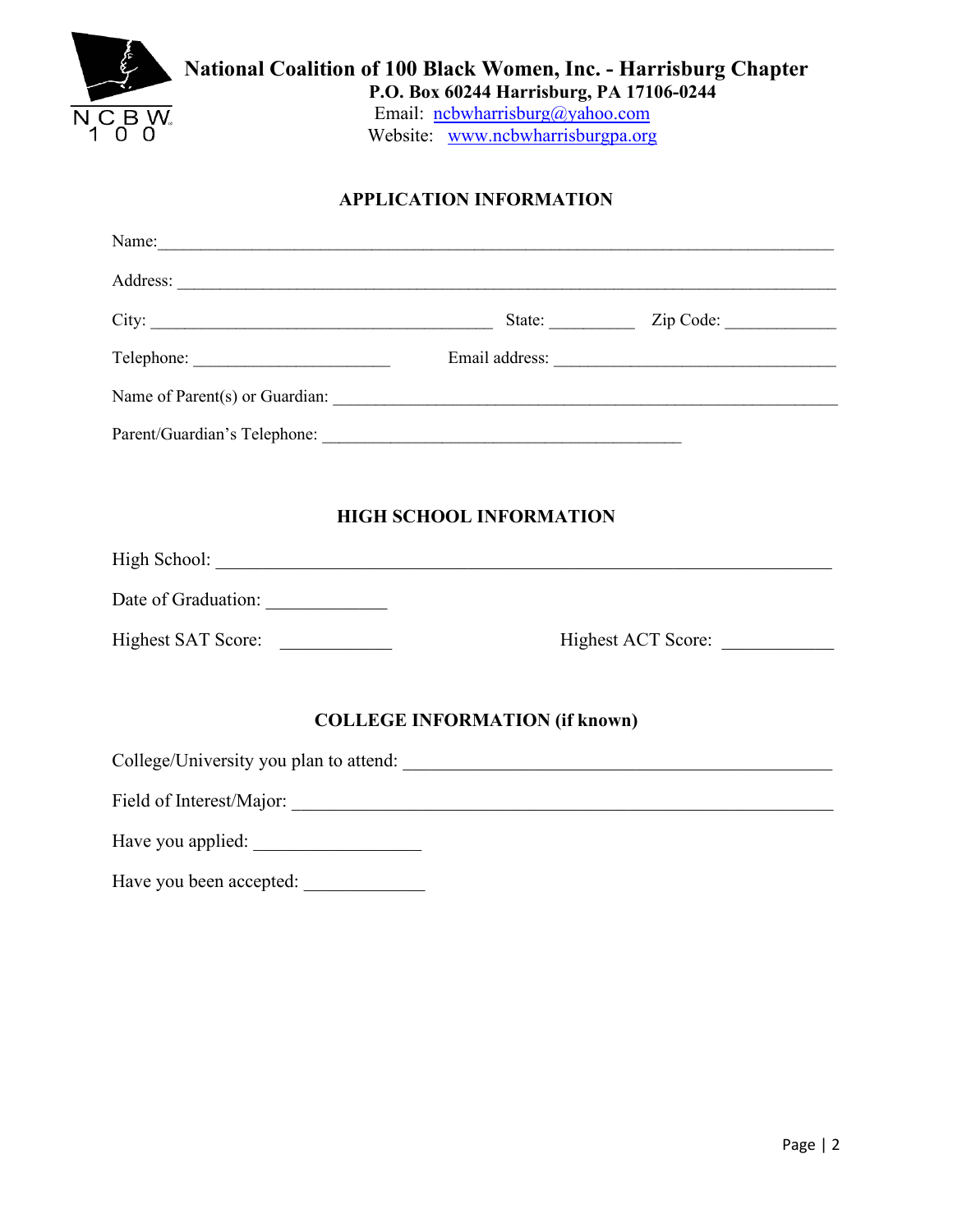

Email: ncbwharrisburg@yahoo.com Website: [www.ncbwharrisburgpa.org](http://www.ncbwharrisburgpa.org/) 

List any extra-curricular activities that you were involved in throughout high school as well as awards received and work experience. (If needed, attach an extra sheet of paper)

# **EXTRA-CURRICULAR ACTIVITIES**

| <b>Activity</b> | <b>Leadership Position Held (if applicable)</b> | <b>Dates</b> |
|-----------------|-------------------------------------------------|--------------|
|                 |                                                 |              |
|                 |                                                 |              |
|                 |                                                 |              |
|                 |                                                 |              |
|                 |                                                 |              |
|                 |                                                 |              |

# **AWARDS**

| Award | Organization | <b>Dates</b> |
|-------|--------------|--------------|
|       |              |              |
|       |              |              |
|       |              |              |
|       |              |              |
|       |              |              |
|       |              |              |

# **EMPLOYMENT**

| <b>Employer</b> | <b>Position Held</b> | <b>Dates</b> |
|-----------------|----------------------|--------------|
|                 |                      |              |
|                 |                      |              |
|                 |                      |              |

# **COMMUNITY SERVICE**